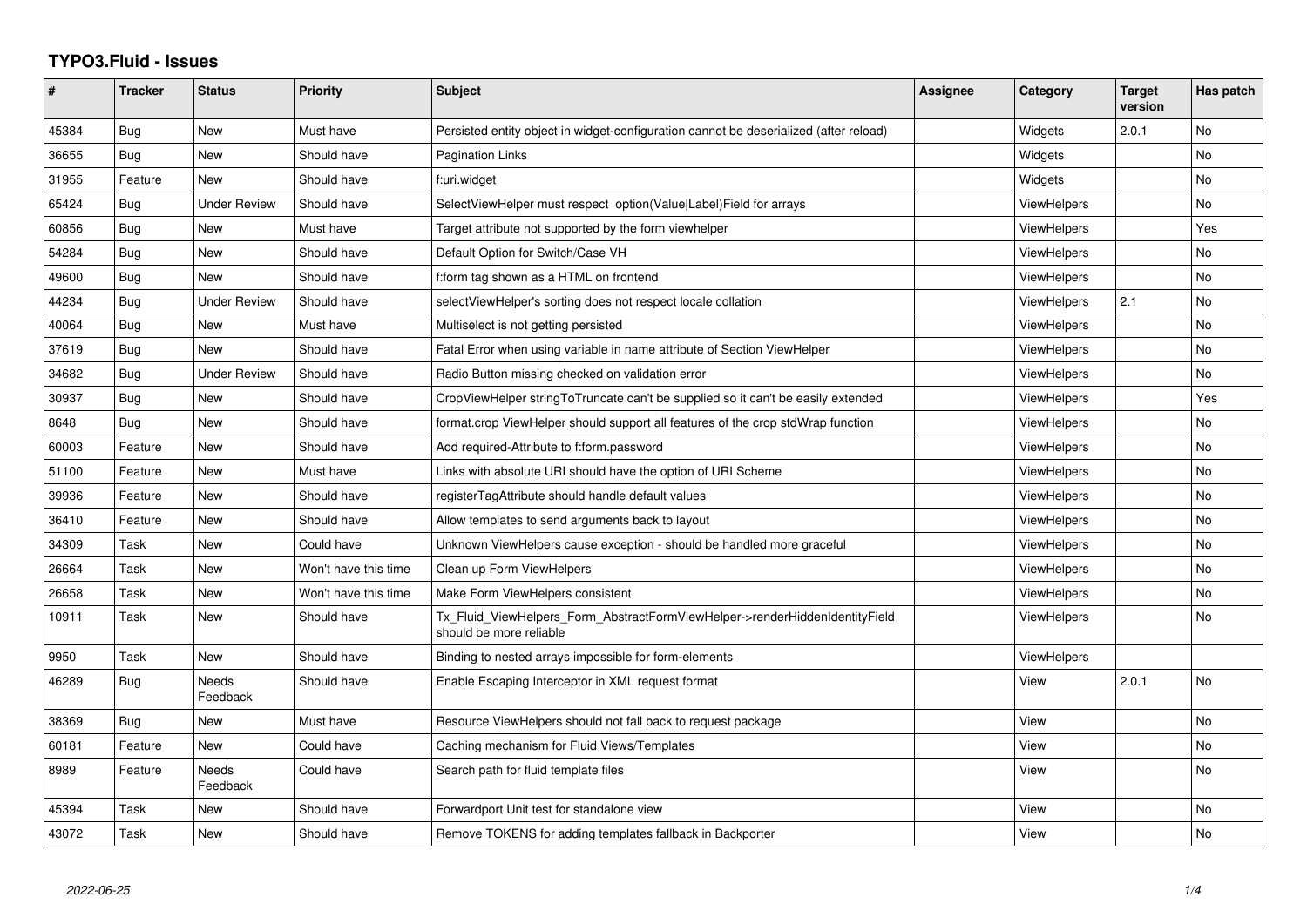| #     | <b>Tracker</b> | <b>Status</b>       | <b>Priority</b> | <b>Subject</b>                                                                                              | <b>Assignee</b> | Category | <b>Target</b><br>version | Has patch |
|-------|----------------|---------------------|-----------------|-------------------------------------------------------------------------------------------------------------|-----------------|----------|--------------------------|-----------|
| 39990 | Bug            | New                 | Should have     | Same form twice in one template: hidden fields for empty values are only rendered<br>once                   |                 | Core     |                          | No        |
| 27607 | <b>Bug</b>     | New                 | Must have       | Make Fluid comparisons work when first element is STRING, second is NULL.                                   |                 | Core     |                          | No        |
| 3481  | Bug            | New                 | Should have     | Use ViewHelperVariableContainer in PostParseFacet                                                           |                 | Core     |                          | No        |
| 62346 | Feature        | New                 | Could have      | f:comment should have high precende                                                                         |                 | Core     | 3.x                      | No        |
| 46257 | Feature        | <b>Under Review</b> | Should have     | Add escape sequence support for Fluid                                                                       |                 | Core     |                          | No        |
| 30555 | Feature        | New                 | Could have      | Make TagBuilder more extensible                                                                             |                 | Core     |                          | No        |
| 10472 | Feature        | New                 | Could have      | Fluid Standalone distribution                                                                               |                 | Core     |                          | No        |
| 7608  | Feature        | New                 | Could have      | Configurable shorthand/object accessor delimiters                                                           |                 | Core     |                          | Yes       |
| 4704  | Feature        | New                 | Should have     | Improve parsing exception messages                                                                          |                 | Core     |                          |           |
| 1907  | Feature        | New                 | Could have      | Default values for view helpers based on context                                                            |                 | Core     |                          |           |
| 32035 | Task           | New                 | Should have     | Improve fluid error messages                                                                                |                 | Core     |                          | Yes       |
| 58983 | Bug            | New                 | Should have     | format.date does not respect linebreaks and throws exception                                                |                 |          |                          | No        |
| 58921 | Bug            | New                 | Should have     | f:form.* VHs crash if NOT inside f:form but followed by f:form                                              |                 |          |                          | No        |
| 57885 | Bug            | New                 | Must have       | Inputs are cleared from a second form if the first form produced a vallidation error                        |                 |          |                          | No        |
| 52591 | Bug            | New                 | Should have     | The Pagination Widget broken for joined objects                                                             |                 |          |                          | No        |
| 52536 | <b>Bug</b>     | <b>Under Review</b> | Should have     | Errorclass not set if no property-attribute set                                                             |                 |          |                          |           |
| 52419 | Bug            | New                 | Should have     | Wrong PHPDocs notation for default value inline f:translate viewhelper                                      |                 |          | 2.0                      | No        |
| 50888 | Bug            | <b>Under Review</b> | Should have     | WSOD by changing name of section and if Fluid caches are generated                                          |                 |          |                          | No        |
| 49038 | Bug            | New                 | Must have       | form.select does not select the first item if prependOptionValue is used                                    |                 |          |                          | No        |
| 47006 | Bug            | <b>Under Review</b> | Should have     | widget identifier are not unique                                                                            |                 |          |                          | No        |
| 28554 | Bug            | New                 | Should have     | (v4) implement feature flag to disable caching                                                              |                 |          |                          | No        |
| 28553 | Bug            | New                 | Should have     | improve XHProf test setup                                                                                   |                 |          |                          | No        |
| 28552 | Bug            | New                 | Should have     | (v5) write ViewHelper test for compiled run; adjust functional test to do two passes<br>(uncached & cached) |                 |          |                          | No        |
| 28550 | Bug            | New                 | Should have     | (v4) make widgets cacheable, i.e. not implement childnodeaccess interface                                   |                 |          |                          | No        |
| 28549 | Bug            | New                 | Should have     | make widgets cacheable, i.e. not implement childnodeaccess interface                                        |                 |          |                          | No        |
| 13045 | Bug            | New                 | Should have     | Entity decode of strings are different between if-conditions and output of variable                         |                 |          |                          |           |
| 60271 | Feature        | New                 | Should have     | Paginate viewhelper, should also support arrays                                                             |                 |          |                          | No        |
| 51277 | Feature        | New                 | Should have     | ViewHelper context should be aware of actual file occurrence                                                |                 |          |                          | No        |
| 49756 | Feature        | <b>Under Review</b> | Should have     | Select values by array key in checkbox viewhelper                                                           |                 |          |                          | No        |
| 48355 | Feature        | New                 | Could have      | Assign output of viewhelper to template variable for further processing.                                    |                 |          |                          |           |
| 46545 | Feature        | New                 | Should have     | Better support for arrays in options of SelectViewHelper                                                    |                 |          |                          | No        |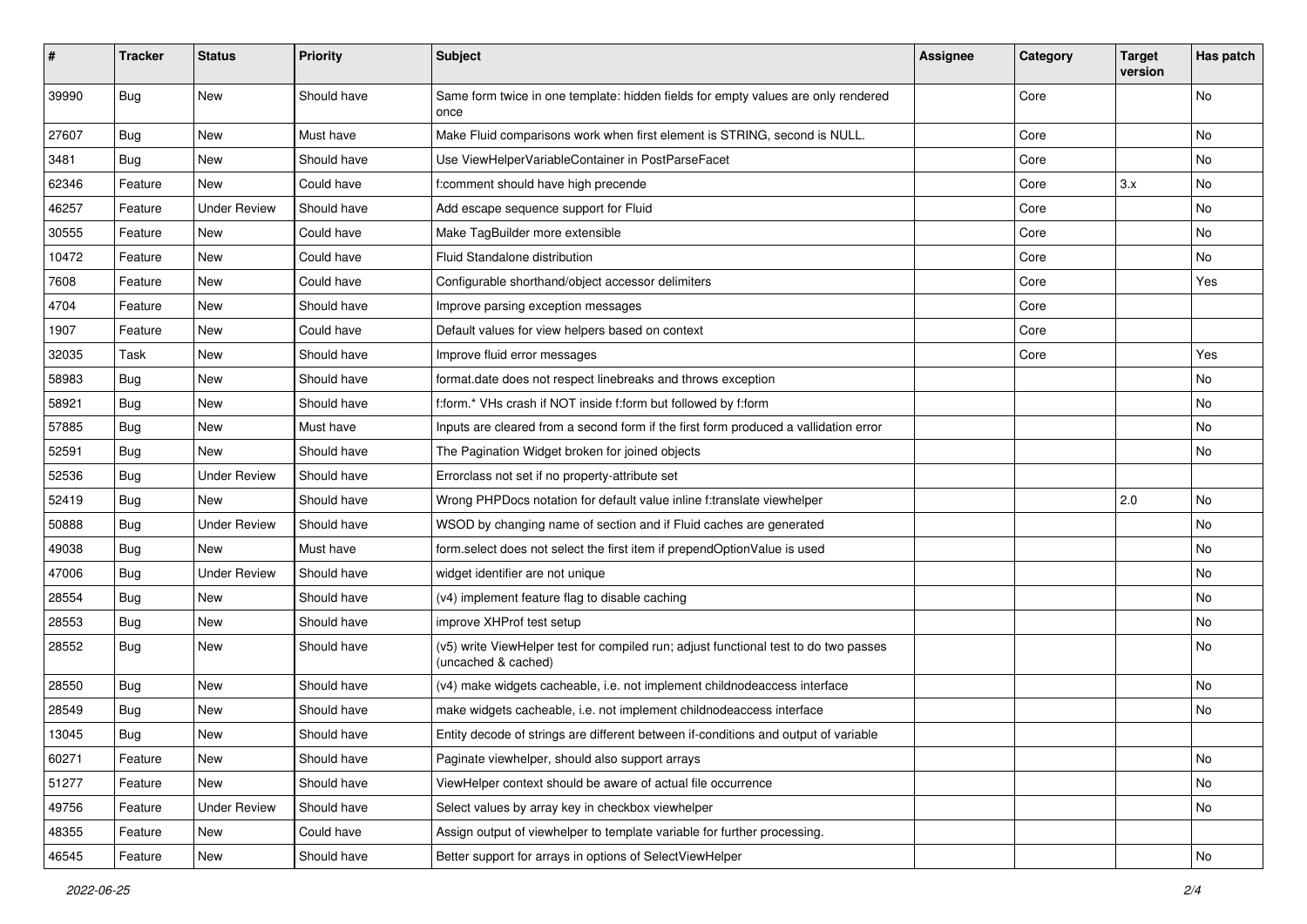| #     | <b>Tracker</b> | <b>Status</b>       | <b>Priority</b> | <b>Subject</b>                                                                                       | <b>Assignee</b>             | Category           | <b>Target</b><br>version | Has patch |
|-------|----------------|---------------------|-----------------|------------------------------------------------------------------------------------------------------|-----------------------------|--------------------|--------------------------|-----------|
| 45345 | Feature        | Needs<br>Feedback   | Should have     | Easy to use comments for fluid that won't show in output                                             |                             |                    |                          |           |
| 45153 | Feature        | New                 | Should have     | f:be.menus.actionMenuItem - Detection of the current select option is insufficient                   |                             |                    |                          | <b>No</b> |
| 42397 | Feature        | <b>New</b>          | Should have     | Missing viewhelper for general links                                                                 |                             |                    |                          | No        |
| 40081 | Feature        | New                 | Should have     | Allow assigned variables as keys in arrays                                                           |                             |                    |                          | <b>No</b> |
| 38130 | Feature        | New                 | Should have     | Checkboxes and multiple select fields should have an assignable default value                        |                             |                    |                          | No        |
| 36559 | Feature        | New                 | Could have      | New widget progress bar                                                                              |                             |                    |                          | Yes       |
| 33215 | Feature        | New                 | Should have     | RFC: Dynamic values in ObjectAccess paths                                                            |                             |                    |                          | No        |
| 9514  | Feature        | New                 | Should have     | Support explicit Array Arguments for ViewHelpers                                                     |                             |                    |                          |           |
| 3291  | Feature        | Needs<br>Feedback   | Should have     | Cacheable viewhelpers                                                                                |                             |                    |                          | No        |
| 56237 | Task           | New                 | Should have     | in-line (Condition)ViewHelpers should not evaluate on parsing                                        |                             |                    |                          | No        |
| 47669 | Task           | New                 | Should have     | FormViewHelper does not define the default request method                                            |                             |                    |                          | No        |
| 46091 | Task           | Needs<br>Feedback   | Should have     | Show source file name and position on exceptions during parsing                                      |                             |                    |                          | No        |
| 43071 | Task           | New                 | Should have     | Remove TOKENS for adding fallback teplates in B                                                      |                             |                    |                          | <b>No</b> |
| 42743 | Task           | New                 | Should have     | Remove inline style for hidden form fields                                                           |                             |                    |                          | No        |
| 5636  | Task           | <b>Under Review</b> | Must have       | Form_RadioViewHelper and CheckBoxViewHelper miss check for existing object<br>before it is accessed. |                             |                    |                          | No        |
| 54195 | Task           | <b>New</b>          | Should have     | Rename and move FormViewHelper's errorClass value, currently 'f3-form-error'                         | Adrian Föder                | <b>ViewHelpers</b> |                          | No        |
| 51239 | Bug            | <b>Under Review</b> | Must have       | AbstractViewHelper use incorrect method signature for "\$this->systemLogger->log()"                  | Adrian Föder                | Core               |                          | Yes       |
| 53806 | <b>Bug</b>     | <b>Under Review</b> | Should have     | Paginate widget maximumNumberOfLinks rendering wrong number of links                                 | <b>Bastian</b><br>Waidelich | Widgets            |                          | No        |
| 59057 | Bug            | <b>Under Review</b> | Must have       | Hidden empty value fields shoud be disabled when related field is disabled                           | <b>Bastian</b><br>Waidelich | <b>ViewHelpers</b> |                          | No        |
| 58862 | <b>Bug</b>     | Needs<br>Feedback   | Should have     | FormViewHelper doesn't accept NULL as value for \$arguments                                          | <b>Bastian</b><br>Waidelich | <b>ViewHelpers</b> |                          | Yes       |
| 33628 | Bug            | Needs<br>Feedback   | Must have       | Multicheckboxes (multiselect) for Collections don't work                                             | Christian Müller            | ViewHelpers        |                          | No        |
| 3725  | Feature        | New                 | Could have      | <b>CSS Engine</b>                                                                                    | Christian Müller            | <b>ViewHelpers</b> |                          | <b>No</b> |
| 55008 | <b>Bug</b>     | Under Review        | Should have     | Interceptors should be used in Partials                                                              | Christian Müller            |                    |                          | <b>No</b> |
| 37095 | Feature        | New                 | Should have     | It should be possible to set a different template on a Fluid TemplateView inside an<br>action        | Christopher<br>Hlubek       |                    |                          | No        |
| 43346 | Feature        | Under Review        | Should have     | Allow property mapping configuration via template                                                    | Karsten<br>Dambekalns       | ViewHelpers        | 2.1                      | <b>No</b> |